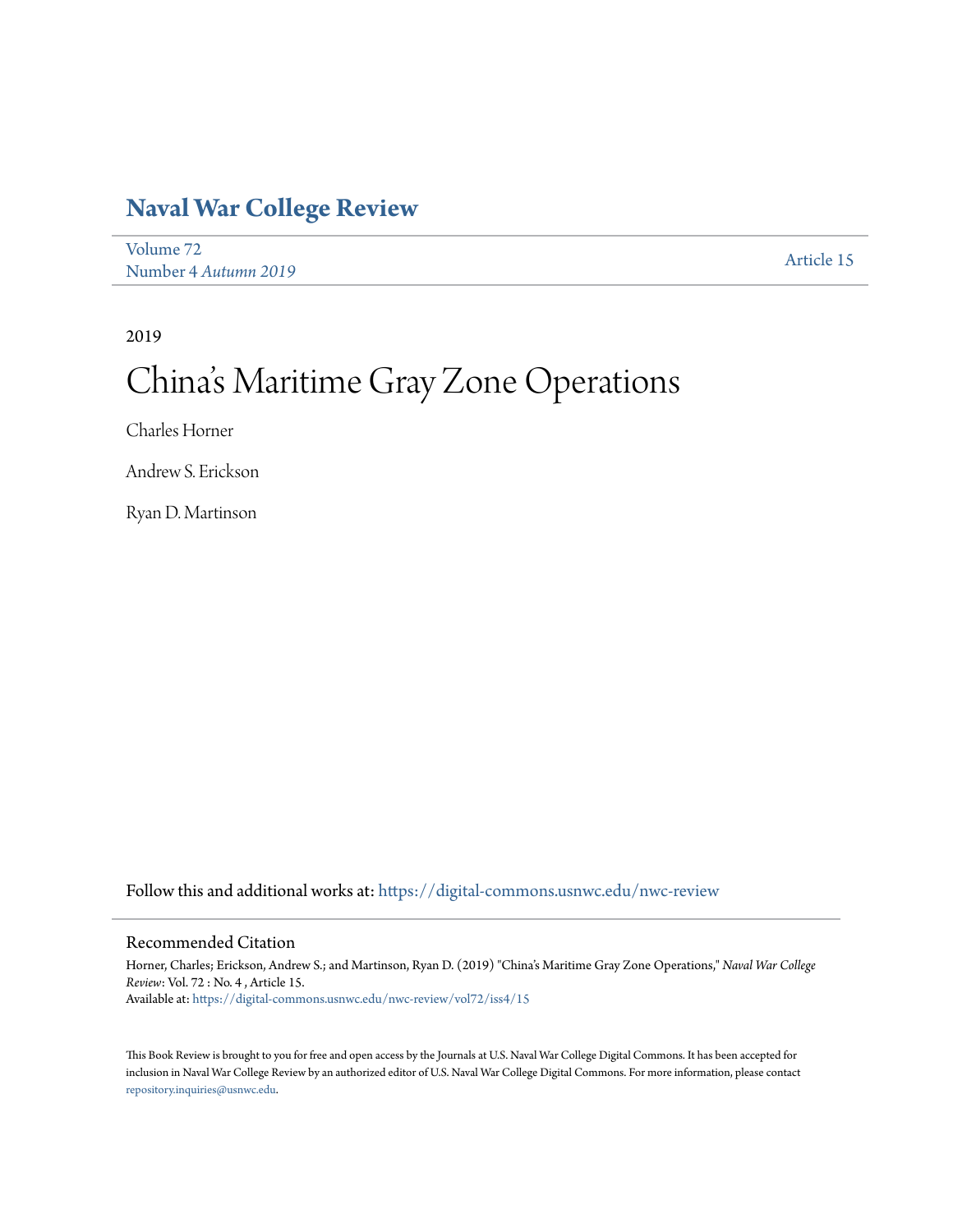the purpose of avoiding escalation. But ultimately, no government intervenes for the sake of keeping a conflict limited; regardless of that goal, its actions will be determined most by the political objective it seeks to achieve. The author's theory sheds light on one aspect of the actors' motives in cases in which the desire to avoid escalation is relatively strong. But, as in the case of any such theory, understanding such situations requires a full assessment of the goals and circumstances of each of the actors.

ABRAM N. SHULSKY



*China's Maritime Gray Zone Operations,* ed. Andrew S. Erickson and Ryan D. Martinson. Annapolis, MD: Naval Institute Press, 2019. 352 pages. \$50.

In its long history, China has deployed substantial naval power, but only episodically. It never faced sustained naval threats, so the country's maritime frontier was not a perennial strategic concern. But in more modern times, seaborne pressures from the Western powers and Japan became unremitting. Foreign navies even sailed deep into the country's interior, establishing "treaty ports" hundreds of miles from the coast. This ended with the establishment of the People's Republic of China in 1949. Still, even though Western naval power was pushed offshore, seaborne forces nearby could attack China with impunity.

This rankled, but what to do? In 1965, Marshal Lin Biao (perhaps Chairman Mao's closest comrade in arms) looked to the earlier defeat of Japan by the once-tiny People's Liberation Army (PLA) to ask, "How was it possible for a weak country finally to defeat a strong country?" His answer was found in

Mao Zedong's idea of "People's War." Although land based, the concept held promise for menacing forward naval positions of the United States, perceived as the foremost opponent. Having backed an insurgency in the Philippines, a coup attempt in Indonesia, and guerilla wars in Malaya and Vietnam, Beijing could imagine pushing the United States out of great anchorages such as Subic, Cam Rahn, and Singapore. As for Yokosuka, Japan—the U.S. Navy's most important base in the western Pacific—a successful political campaign might chase the United States four thousand miles east, back to Honolulu.

This was naval warfare de facto, but it did not succeed. In the end, China learned that American sea power could not be neutralized on the cheap. However, China began to rise economically through its seaborne connections, and in the 1980s Admiral Liu Huaqing—sometimes called "China's Mahan"—made a case for a strong navy. This vision was realized more fully in 2012 when Communist Party leader Hu Jintao announced a new national goal: "to enhance our capacity for exploiting marine resources, develop the marine economy, protect the marine maritime rights and interests, and build China into a strong maritime power."

During this same period of an economically rising China, the Naval War College's China Maritime Studies Institute became a leading center for analyzing China's naval power. Two of the Institute's mainstays, Andrew Erickson and Ryan Martinson, again have contributed to our understanding by assembling and editing twenty papers prepared for a 2017 conference on what could turn out to be the most significant component of China's modus operandi at sea: exploitation of the so-called gray zone.